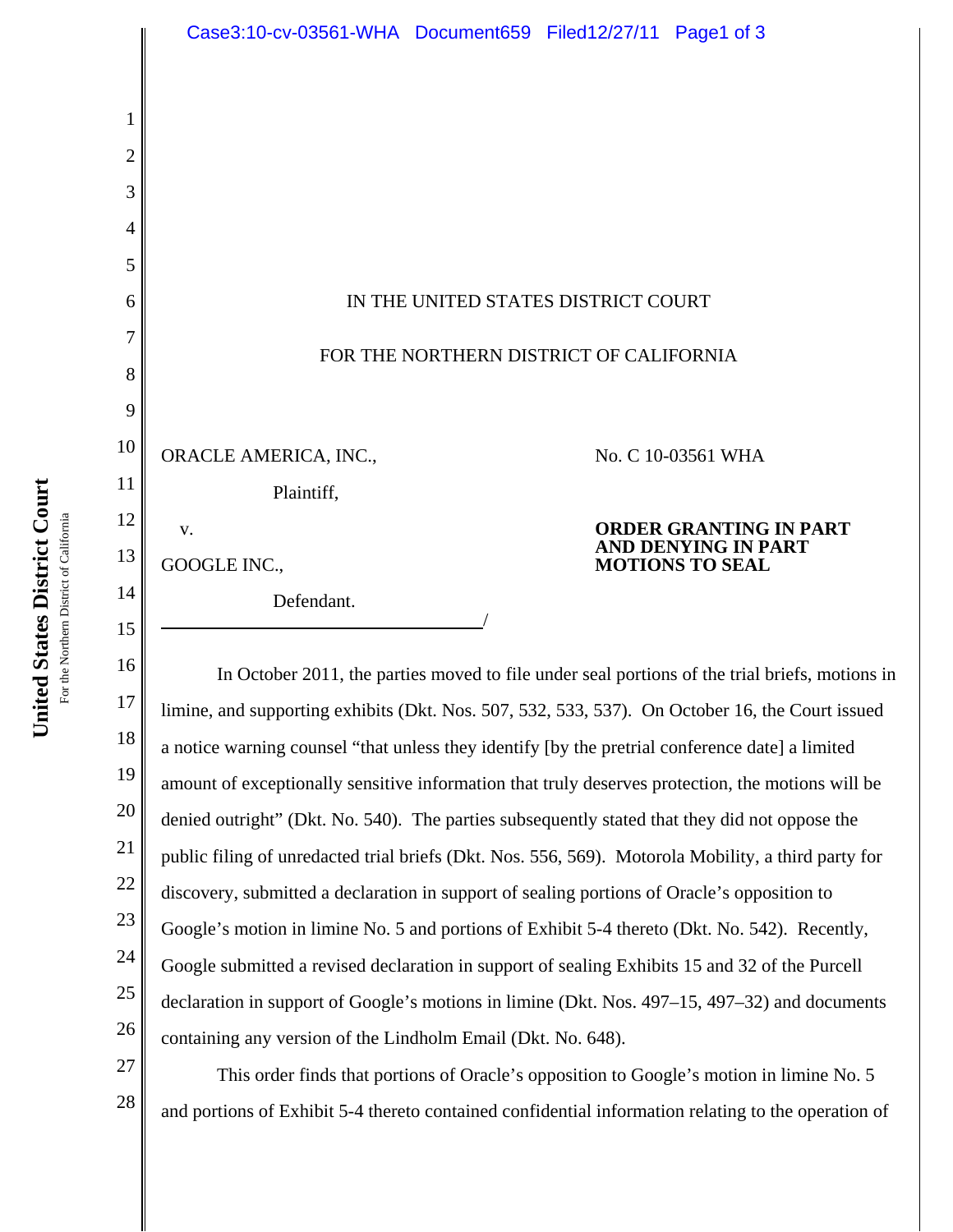## Case3:10-cv-03561-WHA Document659 Filed12/27/11 Page2 of 3

Motorola's handsets. This information dealt with the operation, design, and sensitive business nature of the handsets that were not known outside the company. Disclosure of this material would have caused great and undue harm to Motorola's business because it would have allowed its competitors access to the technical design of Motorola's handsets that was not even available by reverse-engineering.

This order finds that Exhibit 32 of the Purcell declaration in support of Google's motions in limine contained confidential information relating to Google's sensitive, non-public financial data and financial projections, such as past revenues associated with Android and projected revenues associated with Android. Google did not make this information available to the public. This data was exceptionally sensitive, and releasing it to the public would have caused great and undue harm to Google and would have placed it at a competitive disadvantage.

12 13 14 15 16 17 18 19 20 21 22 This order finds that the vast majority of content in Exhibit 15 of the Purcell declaration in support of Google's motions in limine was *not* confidential. Designations of material as "confidential" must be *narrowly tailored* to include only material for which there is good cause (Dkt. No. 68). The order approving the stipulated protective order warned that "a pattern of over-designation may lead to an order un-designating all or most materials on a wholesale basis" (*ibid.*). Google declared that Exhibit 15 should be sealed because it contained "sensitive, nonpublic financial data and financial projections" (Dkt. No. 648 at 3). However, Exhibit 15 was approximately 20 pages long and only a handful of paragraphs contained information related to financial data. Google's request to seal was not narrowly tailored. Google was already warned that its motion to seal would be denied if it did not narrowly tailor its request. Motion to seal Exhibit 15 is **DENIED**.

23 24 25 For the reasons stated in a prior order denying motion to retain confidentiality designation of the Lindholm Email (Dkt. No. 596), the motion to seal documents containing any version of the Lindholm Email is **DENIED**.

26 27 28 The motions to file under seal are **GRANTED IN PART AND DENIED IN PART**. The clerk shall file under seal the unredacted versions of Oracle's opposition to Google's motion in limine No. 5 and portions of Exhibit 5-4 thereto. The redacted versions shall be publicly filed. The

1

2

3

4

5

6

7

8

9

10

11

2